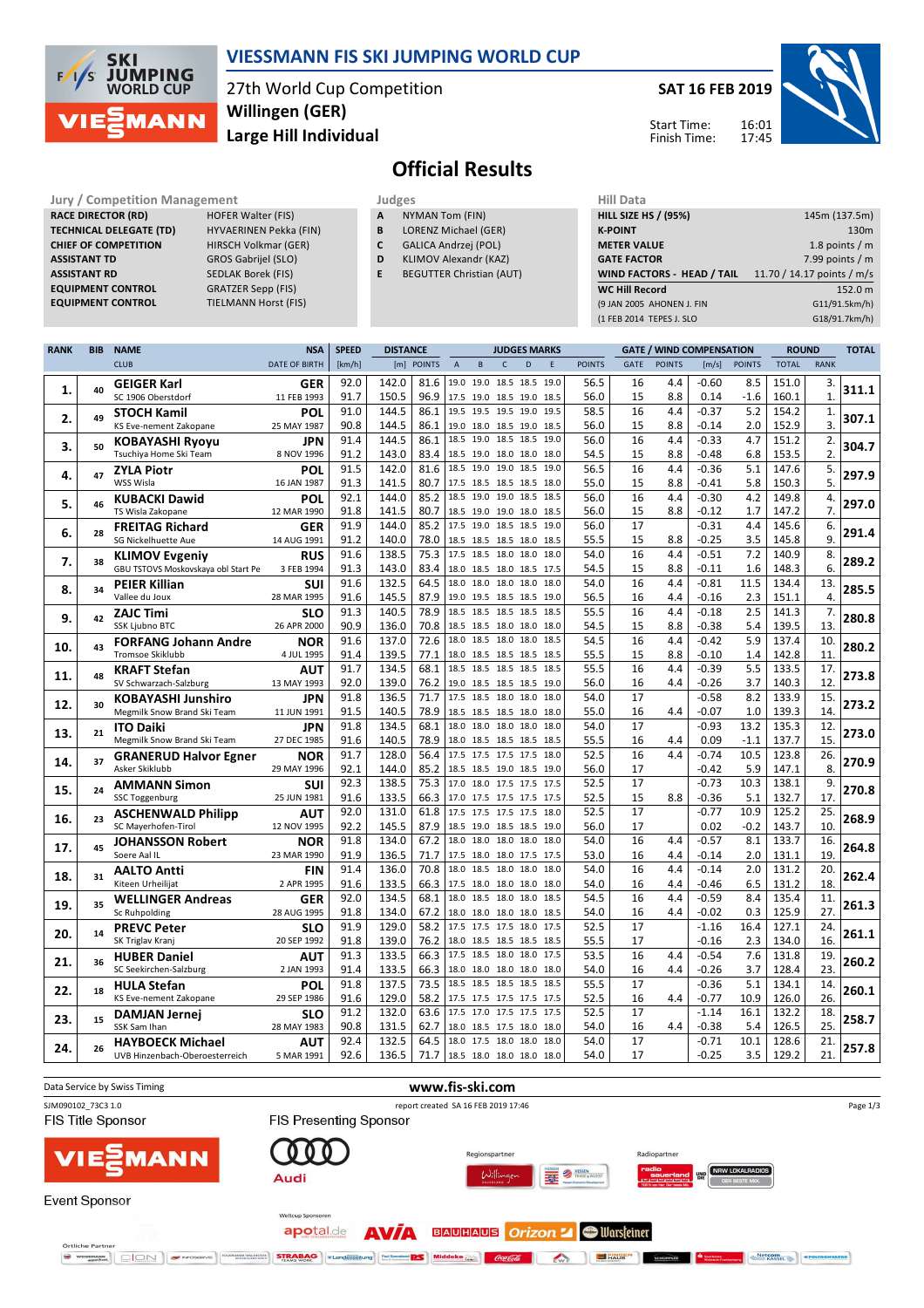

### **VIESSMANN FIS SKI JUMPING WORLD CUP**

27th World Cup Competition **Large Hill Individual Willingen (GER)**

**SAT 16 FEB 2019**



Start Time: Finish Time:

## **Official Results**

| <b>RANK</b> | <b>BIB</b> | <b>NAME</b>                      | <b>NSA</b>           | <b>SPEED</b> | <b>DISTANCE</b> |                               |      |                          |   | <b>JUDGES MARKS</b>      |               |             | <b>GATE / WIND COMPENSATION</b> |                       |               | <b>ROUND</b> |             | <b>TOTAL</b> |
|-------------|------------|----------------------------------|----------------------|--------------|-----------------|-------------------------------|------|--------------------------|---|--------------------------|---------------|-------------|---------------------------------|-----------------------|---------------|--------------|-------------|--------------|
|             |            | <b>CLUB</b>                      | <b>DATE OF BIRTH</b> | [km/h]       |                 | [m] POINTS                    |      |                          | D |                          | <b>POINTS</b> | <b>GATE</b> | <b>POINTS</b>                   | $\lfloor m/s \rfloor$ | <b>POINTS</b> | <b>TOTAL</b> | <b>RANK</b> |              |
| 25.         |            | <b>JELAR Ziga</b>                | <b>SLO</b>           | 91.9         | 134.5           | 68.1                          | 18.0 | 18.0                     |   | 18.0 18.0 18.0           | 54.0          | 17          |                                 | $-0.44$               | 6.2           | 128.3        | 22.         | 257.4        |
|             |            | Sk Triglav kranj                 | 22 OCT 1997          | 92.0         | 135.5           | 69.9                          |      | 18.0 18.0 18.0 18.0 18.0 |   |                          | 54.0          | 17          |                                 | $-0.37$               | 5.2           | 129.1        | 22.         |              |
| 26.         |            | <b>KOUDELKA Roman</b>            | <b>CZE</b>           | 91.0         | 133.5           | 66.3                          |      | 17.5 17.5 18.0 17.5 17.5 |   |                          | 52.5          | 16          | 4.4                             | $-0.35$               | 5.0           | 128.2        | 23.         | 255.8        |
|             |            | LSK Lomnice nad Popelkou - Dukla | 9 JUL 1989           | 91.7         | 135.0           | 69.0                          |      | 18.0 18.0 18.0 18.5 18.5 |   |                          | 54.5          | 17          |                                 | $-0.29$               | 4.1           | 127.6        | 24.         |              |
| 27.         |            | <b>MARKENG Thomas Aasen</b>      | <b>NOR</b>           | 92.4         | 132.0           | 63.6 17.5 17.5 17.5 17.5 17.5 |      |                          |   |                          | 52.5          | 17          |                                 | $-0.29$               | 4.1           | 120.2        | 29.         | 251.0        |
|             |            | Lensbygda Sportsklubb            | 18 JUN 2000          | 92.5         | 134.0           | 67.2                          |      | 17.5 18.0 17.5 18.0 17.5 |   |                          | 53.0          | 17          |                                 | $-0.75$               | 10.6          | 130.8        | 20.         |              |
| 28.         |            | <b>SEMENIC Anze</b>              | <b>SLO</b>           | 92.2         | 131.0           | 61.8                          |      |                          |   | 17.5 17.5 17.5 17.5 17.5 | 52.5          | 17          |                                 | $-0.48$               | 6.8           | 121.1        | 28.         | 244.0        |
|             |            | <b>NSK TRZIC FMG</b>             | 1 AUG 1993           | 92.4         | 129.5           | 59.1                          |      | 17.5 17.5 17.5 17.5 18.0 |   |                          | 52.5          | 17          |                                 | $-0.80$               | 11.3          | 122.9        | 28.         |              |
| 29.         |            | <b>POLASEK Viktor</b>            | <b>CZE</b>           | 91.8         | 128.5           | 57.3                          |      |                          |   | 17.0 17.0 17.5 17.5 16.5 | 51.5          | 17          |                                 | $-0.74$               | 10.5          | 119.3        | 30.         | 240.9        |
|             |            | Nove Mesto-Dukla                 | 18 JUL 1997          | 91.6         | 133.0           | 65.4                          |      | 17.5 17.5 17.0 16.5 17.0 |   |                          | 51.5          | 17          |                                 | $-0.33$               | 4.7           | 121.6        | 29.         |              |
| 30.         |            | <b>SATO Yukiva</b>               | <b>JPN</b>           | 91.7         | 131.5           | 62.7                          | 17.5 | 17.0                     |   | 18.0 17.5 17.5           | 52.5          | 16          | 4.4                             | $-0.20$               | 2.8           | 122.4        | 27.         | 236.7        |
|             |            | Megmilk Snow Brand Ski Team      | 19 JUN 1995          | 92.0         | 124.5           | 50.1                          |      |                          |   | 17.0 17.0 17.0 17.5 17.5 | 51.5          | 17          |                                 | $-0.90$               | 12.7          | 114.3        | 30.         |              |

|     | not qualified for 2nd round |                                                             |                           |      |       |      |                               |  |      |    |     |         |      |       |     |       |
|-----|-----------------------------|-------------------------------------------------------------|---------------------------|------|-------|------|-------------------------------|--|------|----|-----|---------|------|-------|-----|-------|
| 31. | 25                          | <b>FETTNER Manuel</b><br>SV Innsbruck-Bergisel-Tirol        | <b>AUT</b><br>17 JUN 1985 | 92.2 | 132.0 |      | 63.6 17.5 17.5 17.5 17.5 17.5 |  | 52.5 | 17 |     | $-0.20$ | 2.8  | 118.9 | 31. | 118.9 |
| 32. | 11                          | <b>LINDVIK Marius</b><br>Raelingen Skiklubb                 | <b>NOR</b><br>27 JUN 1998 | 91.4 | 131.0 |      | 61.8 17.0 17.5 17.5 17.5 17.5 |  | 52.5 | 17 |     | $-0.25$ | 3.5  | 117.8 | 32. | 117.8 |
| 33. | 29                          | <b>WOLNY Jakub</b><br>LKS Klimczok Bystra                   | POL<br>15 MAY 1995        | 91.9 | 126.0 | 52.8 | 17.5 17.0 17.5 17.0 17.5      |  | 52.0 | 17 |     | $-0.89$ | 12.6 | 117.4 | 33. | 117.4 |
| 34. | 16                          | <b>SCHMID Constantin</b><br>Wsy Oberaudorf                  | <b>GER</b><br>27 NOV 1999 | 92.2 | 124.5 | 50.1 | 17.0 17.0 17.0 17.5 17.0      |  | 51.0 | 17 |     | $-1.06$ | 15.0 | 116.1 | 34. | 116.1 |
| 35. | 44                          | <b>LEYHE Stephan</b><br>SC Willingen                        | <b>GER</b><br>5 JAN 1992  | 92.1 | 125.0 | 51.0 | 17.5 17.5 17.0 17.5 17.5      |  | 52.5 | 16 | 4.4 | $-0.44$ | 6.2  | 114.1 | 35. | 114.1 |
| 36. | 41                          | <b>EISENBICHLER Markus</b><br><b>TSV Siegsdorf</b>          | <b>GER</b><br>3 APR 1991  | 91.7 | 125.5 | 51.9 | 16.5 17.0 16.5 17.0 17.0      |  | 50.5 | 16 | 4.4 | $-0.40$ | 5.7  | 112.5 | 36. | 112.5 |
| 37. | 13                          | <b>KOT Maciei</b><br>AZS Zakopane                           | POL<br>9 JUN 1991         | 91.8 | 125.0 | 51.0 | 17.0 17.0 17.5 17.0 17.0      |  | 51.0 | 17 |     | $-0.73$ | 10.3 | 112.3 | 37. | 112.3 |
| 38. | 10 <sup>1</sup>             | <b>HAMANN Martin</b><br>SG Nickelhuette Aue                 | <b>GER</b><br>10 APR 1997 | 91.5 | 122.5 | 46.5 | 16.5 16.5 17.0 17.5 17.0      |  | 50.5 | 17 |     | $-0.93$ | 13.2 | 110.2 | 38. | 110.2 |
| 39. | 33                          | <b>PREVC Domen</b><br>Sk Triglav kranj                      | <b>SLO</b><br>4 JUN 1999  | 91.5 | 122.0 | 45.6 | 17.0 17.0 17.0 17.5 17.5      |  | 51.5 | 16 | 4.4 | $-0.50$ | 7.1  | 108.6 | 39. | 108.6 |
| 40. | 20                          | <b>KASAI Noriaki</b><br>Tsuchiya Home Ski Team              | <b>JPN</b><br>6 JUN 1972  | 91.5 | 122.5 | 46.5 | 16.5 16.5 17.0 17.5 17.5      |  | 51.0 | 17 |     | $-0.76$ | 10.8 | 108.3 | 40. | 108.3 |
| 41. | $\overline{\phantom{a}}$    | <b>SCHULER Andreas</b><br>Einsiedeln                        | <b>SUI</b><br>30 DEC 1995 | 92.0 | 126.0 | 52.8 | 17.0 16.5 17.0 16.5 17.0      |  | 50.5 | 17 |     | $-0.26$ | 3.7  | 107.0 | 41. | 107.0 |
| 42. | 12                          | <b>SCHLIERENZAUER Gregor</b><br>SV Innsbruck-Bergisel-Tirol | <b>AUT</b><br>7 JAN 1990  | 91.8 | 124.5 | 50.1 | 17.5 17.0 17.5 17.5 17.5      |  | 52.5 | 17 |     | $-0.29$ | 4.1  | 106.7 | 42. | 106.7 |
| 43. |                             | <b>INSAM Alex</b><br><b>GS FIAMME ORO</b>                   | <b>ITA</b><br>19 DEC 1997 | 92.0 | 122.5 | 46.5 | 16.5 17.0 17.0 17.0 17.0      |  | 51.0 | 17 |     | $-0.61$ | 8.6  | 106.1 | 43. | 106.1 |
| 44. |                             | <b>PAVLOVCIC Bor</b><br>Nd Ratece planica                   | <b>SLO</b><br>27 JUN 1998 | 92.1 | 120.5 | 42.9 | 17.0 16.5 17.0 17.0 17.0      |  | 51.0 | 17 |     | $-0.57$ | 8.1  | 102.0 | 44. | 102.0 |
| 45. | 22                          | <b>FANNEMEL Anders</b><br>Hornindal II                      | <b>NOR</b><br>13 MAY 1991 | 92.3 | 114.5 | 32.1 | 16.0 16.5 16.0 16.5 15.5      |  | 48.5 | 17 |     | $-0.69$ | 9.8  | 90.4  | 45. | 90.4  |
| 46. |                             | <b>BOYD-CLOWES Mackenzie</b><br>Altius Nordic Ski Club      | <b>CAN</b><br>13 JUL 1991 | 92.1 | 107.0 | 18.6 | 16.0 15.5 16.5 16.5 16.0      |  | 48.5 | 17 |     | $-1.11$ | 15.7 | 82.8  | 46. | 82.8  |
| 47. |                             | <b>ALAMOMMO Andreas</b><br>Ounasyaaran Hiihtoseura          | <b>FIN</b><br>23 DEC 1998 | 91.3 | 104.5 | 14.1 | 15.5 15.0 15.5 16.0 15.5      |  | 46.5 | 17 |     | $-1.37$ | 19.4 | 80.0  | 47. | 80.0  |

#### **Disqualified** 19 HOERL Jan AUT SCE 3 9 HLAVA Lukas CZE SCE 4 4 NOUSIAINEN Eetu FIN SCE 4

SCE 3 : BOOTS

SCE 4 : SUIT